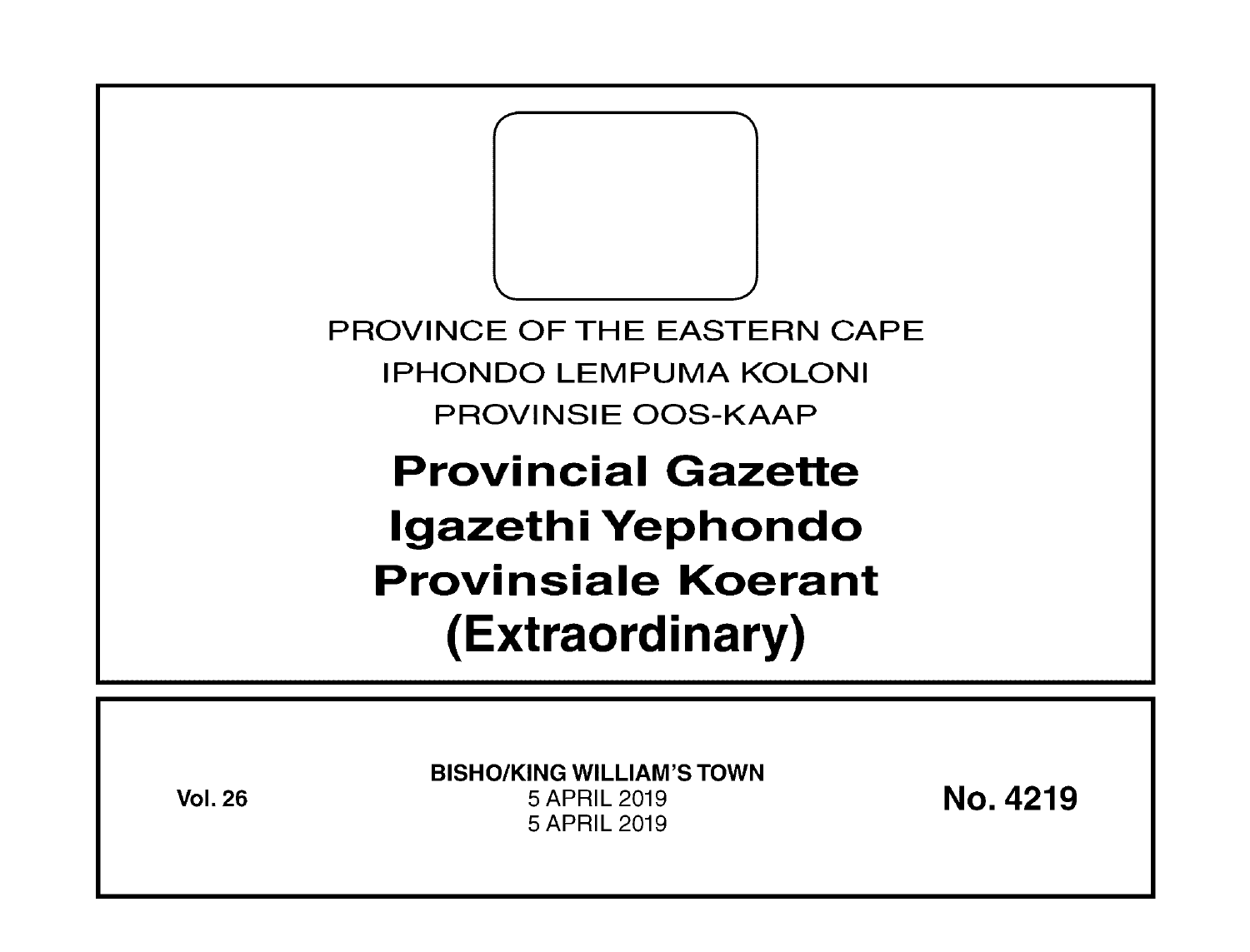## **CONTENTS**

|     |                                                                                                    | Gazette<br>No. | Page<br>No. |
|-----|----------------------------------------------------------------------------------------------------|----------------|-------------|
|     | <b>PROVINCIAL NOTICES • PROVINSIALE KENNISGEWINGS</b>                                              |                |             |
| 107 | Municipal Systems Act (32/2000): 2019/2020 Draft Budget, Draft IDP, Draft SDBIP and Budget Related | 4219           |             |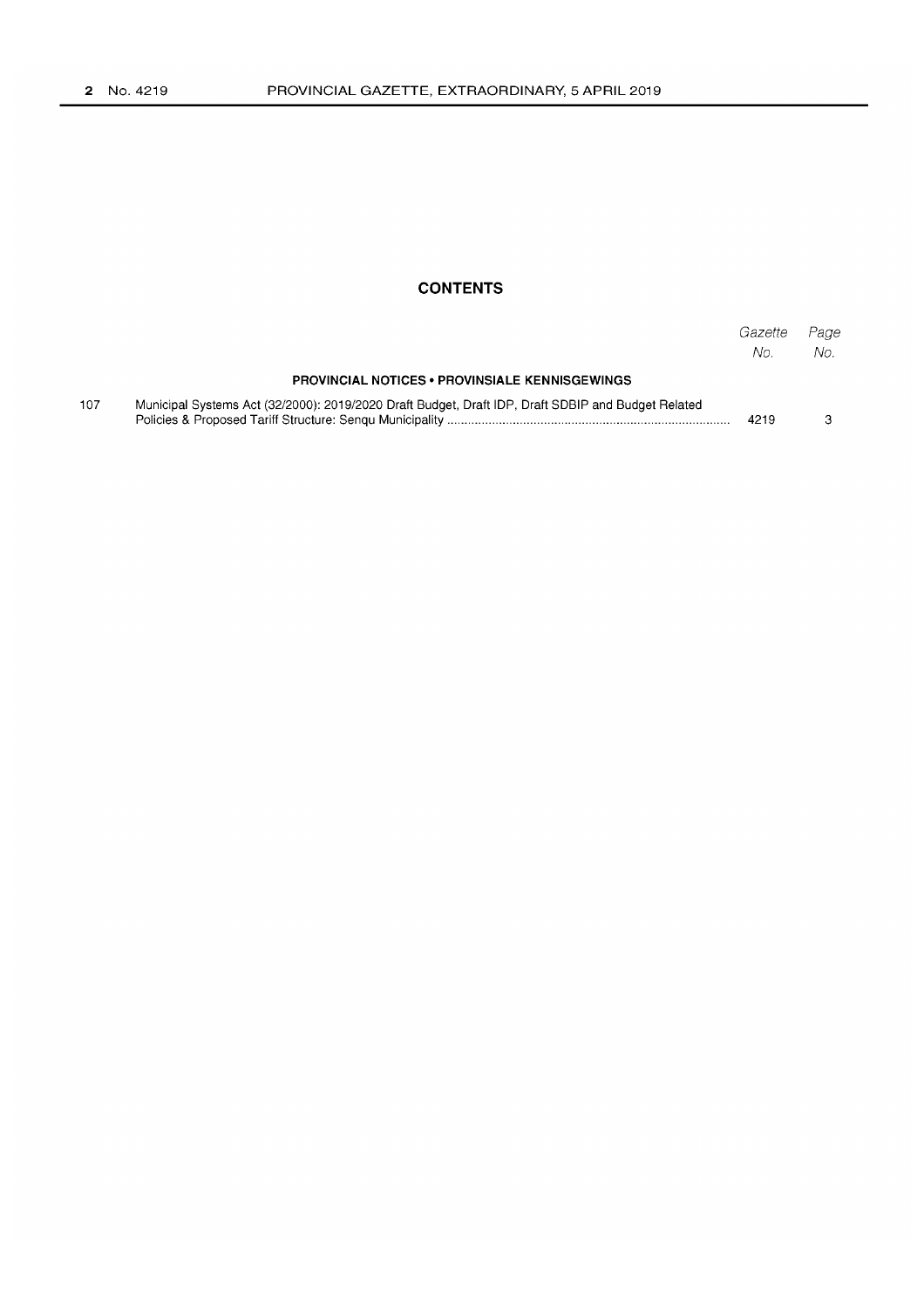# **PROVINCIAL NOTICES • PROVINSIALE KENNISGEWINGS**

# **PROVINCIAL NOTICE 107 OF 2019**



# **2019/2020 DRAFT BUDGET, DRAFT IDP, DRAFT SDBIP and BUDGET RELATED POLICIES & PROPOSED TARIFF STRUCTURE**

Notice is hereby given in terms of Chapter 5 of the Municipal Systems Act, No 32 of 2000; Section 22 of the Municipal Finance Management Act, No 56 of 2003, Section 4 of the Municipal Property Rates Act, No 6 of 2004, and Section 14 of the Municipal Property Rates Act, No 6 of 2004 that council has prepared and tabled its Draft Budget, Draft Revised IDP, Draft SDBIP, Budget Related Policies and Proposed Tariff Structure for the *201912020* Financial Year, on the *2ih* of March 2019.

| Copies of the documents are available at: | <b>Contact Person</b>        |
|-------------------------------------------|------------------------------|
| Senqu Municipal Offices: Lady Grey        | Asanda Haji & Bronwen Viedge |
| Senqu Municipal Offices: Barkly East      | Bongiwe Maronoti             |
| Senqu Municipal Library: Sterkspruit      | Sindiswa Sifumba             |

The Draft Budget, Budget Related Policies, Draft Revised **IDP** for 2017-2022 and Proposed Tariff Structure for the *2019/2020* Financial Year are also available on the municipal website at www.senqu.gov.za.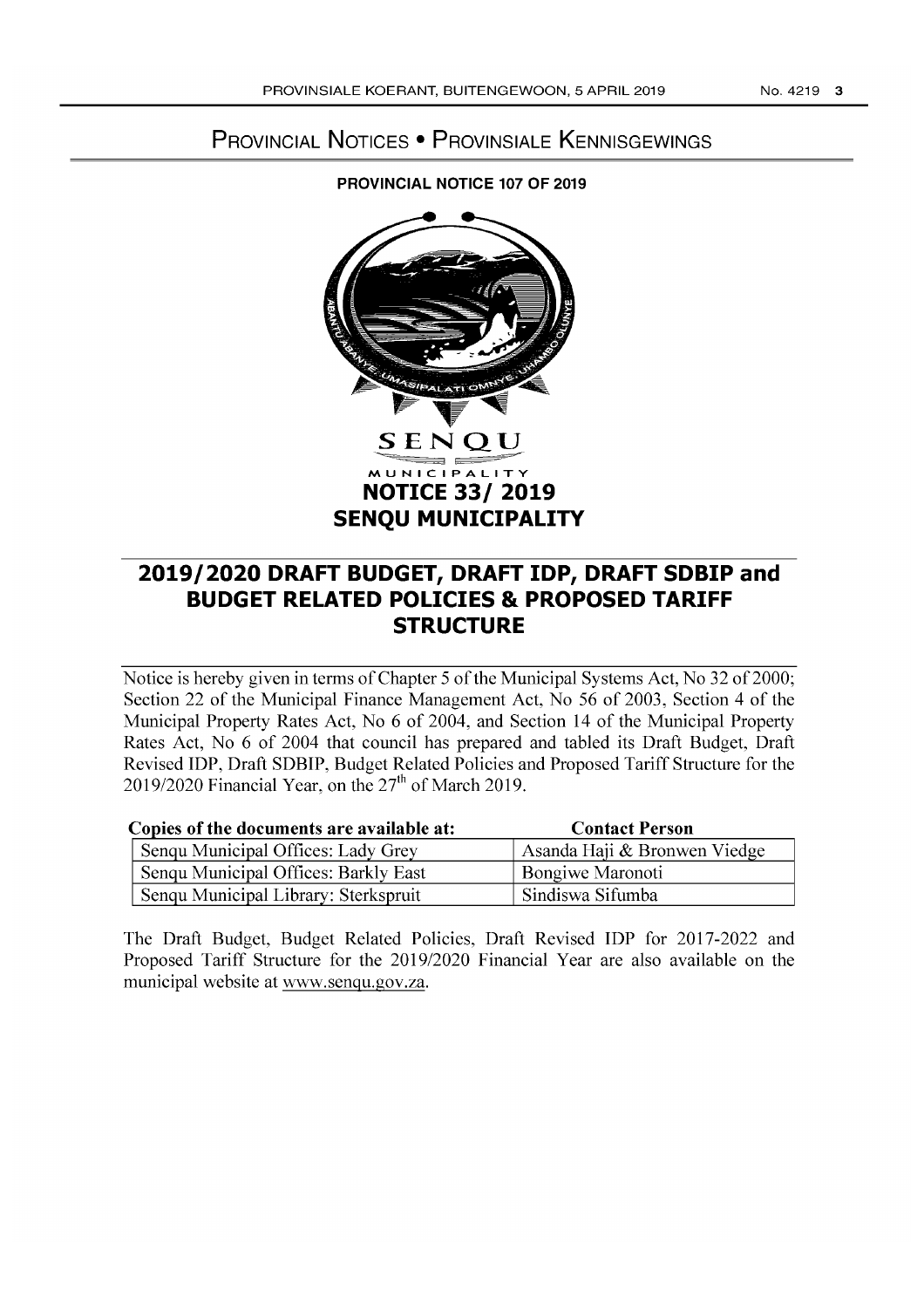#### ASSESSMENT RATES

Increase: +/- 3% (Based Upon Municipal Property Rates Act Circular 7 Ratios)

Standard interest rate prime + 1% would be charged on all late payments

Tariffs are applicable throughout SENQU municipality unless indicated otherwise.

|                                                                                                    | 2018/2019 | 2019/2020 |
|----------------------------------------------------------------------------------------------------|-----------|-----------|
|                                                                                                    | %         | %         |
| <b>Residential Properties</b>                                                                      | 0,6825    | 0.7030    |
| <b>Commercial/ Business Properties</b>                                                             | 0,8873    | 0.9139    |
| <b>Industrial Properties</b>                                                                       | 0,9078    | 0.9350    |
| Public Service Infrastructure Properties                                                           | 0,0341    | 0.0000    |
| Property owned by Public Benefit Organizations and used for specified public<br>benefit activities | 0,0000    | 0.0000    |
| Agricultural Properties used for Agricultural Purpose                                              | 0,1706    | 0.1758    |
| Agricultural Properties used for Commercial / Industrial Purposes                                  | 0,1706    | 0.1758    |
| Agricultural Properties used for Eco-Tourism, Conversation, Trading In or Hunting<br>of Game       | 0,1706    | 0.1758    |
| Agricultural Properties not used for Any Purpose/ Purpose Unknown to Municipality                  | 0.1706    | 0.1758    |
| Properties owned by a Municipality and used by state/ Provincial/ National<br>purposes             | 0.8873    | 0.9139    |
| State- Owned Properties that Provide Local Services                                                | 0,8873    | 0.9139    |
| State/ Owned Properties that Provide Regional/ Municipal District- Wide Services                   | 0,8873    | 0.9139    |
| State/ Owned Properties that Provide Provincial/ National Services                                 | 0.8873    | 0.9139    |
| <b>Municipal Properties</b>                                                                        | 0.0000    | 0.0000    |
| Vacant Land                                                                                        | 1,0238    | 1.0238    |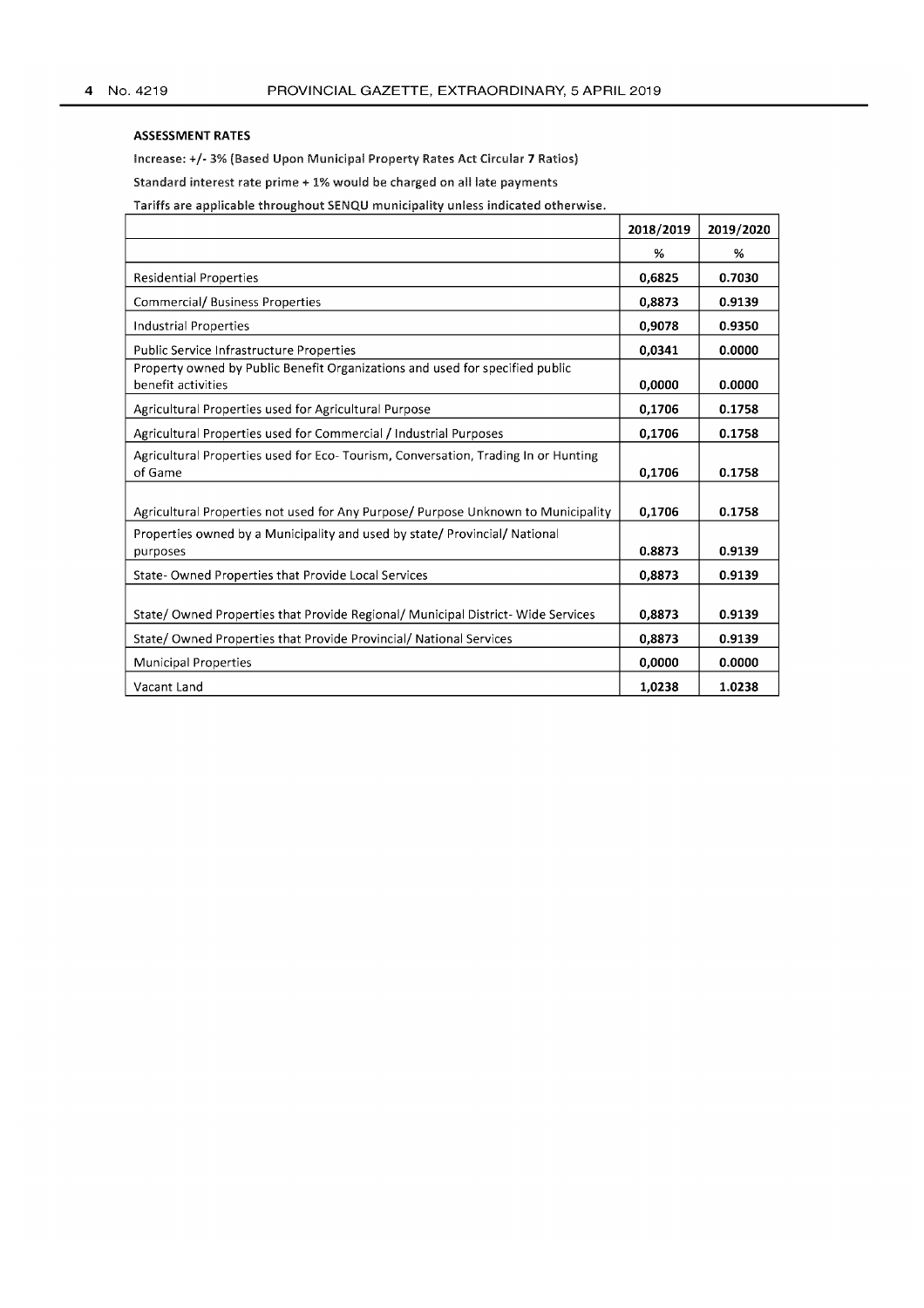### ELECTRICITY TARIFFS & CHARGES 2019/2020

Increase is +/-9.41%

All tariffs exclude VAT

Standard interest rate prime + 1% would be charged on all late payments

Implementation subject to NER approval

Tariffs are applicable throughout SENQU Municipality unless indicated

otherwise

|                                                                          | 2018 / 19          | 2019/2020          |
|--------------------------------------------------------------------------|--------------------|--------------------|
|                                                                          | <b>Rounded Off</b> | <b>Rounded Off</b> |
| Domestic (Pre-paid metering) single phase 0-60 AMP FBS                   | c/kwh              | c/kwh              |
| Basic / Availability Charge - per month                                  | 0,00               | 0.00               |
| Energy Charge - per Unit (kWh) (1 - 50kWh)                               | 0.00               |                    |
| Energy Charge - per Unit (kWh) (51 - 350kWh)                             | 117,59             | 128.65             |
| Energy Charge - per Unit (kWh) (351 - 600kWh)                            | 184,99             | 202.40             |
| Energy Charge - per Unit (kWh) ( > 600kWh)                               | 202,19             | 221.22             |
|                                                                          |                    |                    |
| Also see Council's Free Basic Services & Indigent Subsidy Support Policy |                    |                    |
|                                                                          |                    |                    |
| Domestic: Demand 0-60 Amp (Credit Metering)                              |                    |                    |
| Basic / Availability Charge -per month                                   | 149,67             | 163.76             |
| Energy Charge - per Unit (kWh) (1 - 50kWh)                               | 91,43              | 100.04             |
| Energy Charge - per Unit (kWh) (51 - 350kWh)                             | 115,10             | 125.93             |
| Energy Charge - per Unit (kWh) (351 - 600kWh)                            | 165,23             | 180.78             |
| Energy Charge - per Unit (kWh) ( > 600kWh)                               | 192,12             | 210.20             |
|                                                                          |                    |                    |
| Domestic: Demand 60 Amp + (Credit Metering)                              |                    |                    |
| Basic / Availability Charge -per month                                   | 353,32             | 386.57             |
| Energy Charge - per Unit (kWh) (1 - 50kWh)                               | 91,43              | 100.04             |
| Energy Charge - per Unit (kWh) (51 - 350kWh)                             | 115,10             | 125.93             |
| Energy Charge - per Unit (kWh) (351 - 600kWh)                            | 165,23             | 180.78             |
| Energy Charge - per Unit (kWh) (> 600kWh)                                | 192,12             | 210.20             |
|                                                                          |                    |                    |
| Commercial (Pre -paid metering) 0 -100 AMP                               |                    |                    |
| Energy Charge -per Unit (KWh) consumed                                   | 203,33             | 222.46             |
|                                                                          |                    |                    |
| Commercial: Small / Medium - (Credit Metering) 0-60 AMP                  |                    |                    |
| Basic / Availability Charge - per month                                  | 437,63             | 478.81             |
| Energy Charge - per unit (KWh) consumed                                  | 169,43             | 185.37             |
|                                                                          |                    |                    |
| Commercial: Large - (Credit Metering) 0 to undefined AMP                 |                    |                    |
| Basic / Availability Charge - per month                                  | 1 277,61           | 1397.84            |
| Energy Charge - per unit (KWh) consumed                                  | 170,79             | 186.87             |
| Network / Demand Charge - per unit (KVA) consumed                        | 69,18              | 75.69              |
|                                                                          |                    |                    |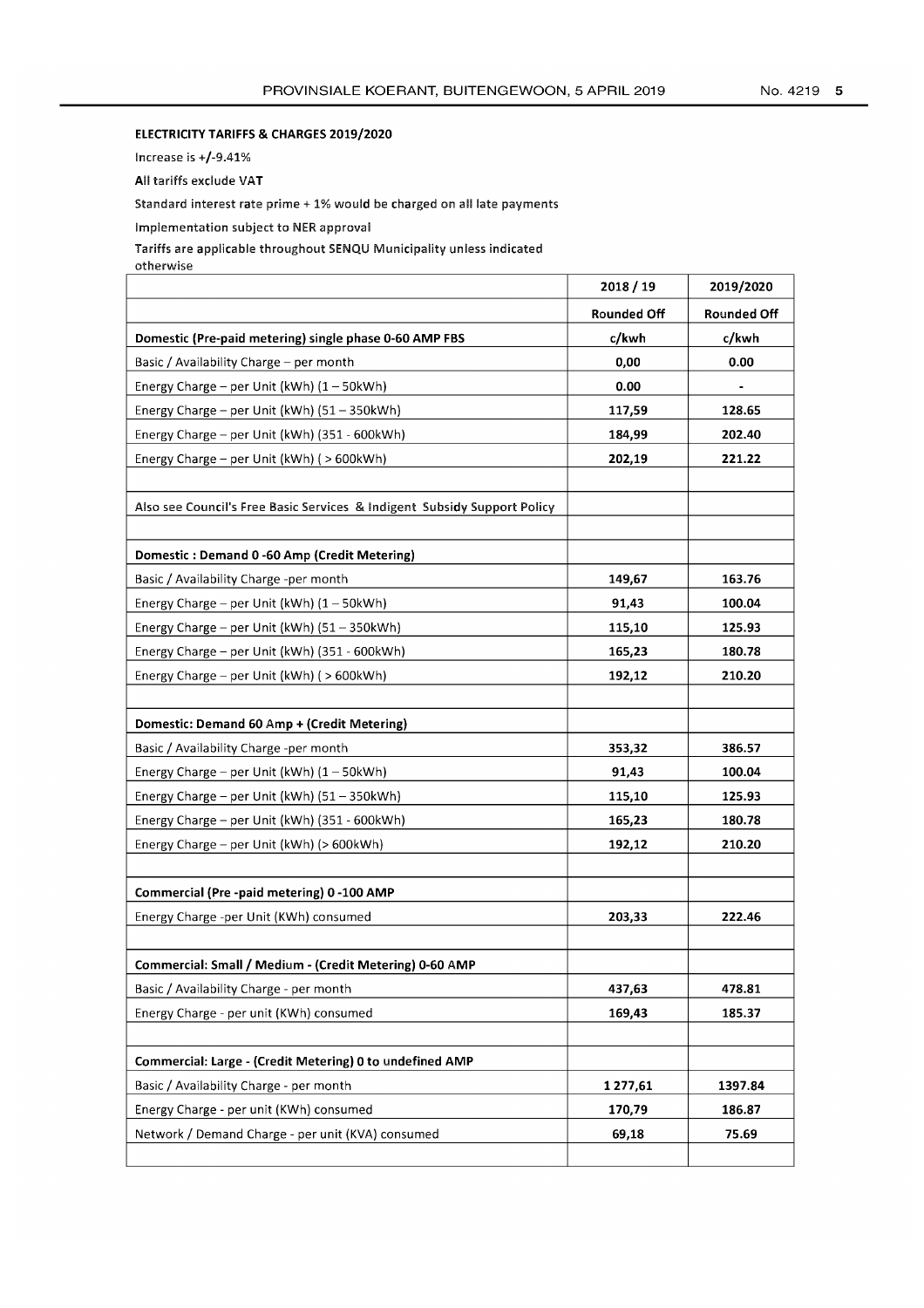| 0 to undefined AMP<br><b>Farms</b>                        |           |          |
|-----------------------------------------------------------|-----------|----------|
| Basic / Availability Charge per month                     | 430,57    | 471.08   |
| Energy Charge -per Unit (KWh) consumed                    | 166,32    | 181.97   |
| Network Demand Charge - (KVA) per Unit                    | 68,63     | 75.09    |
|                                                           |           |          |
| <b>Consumer Deposits (to be paid prior to connection)</b> |           |          |
| Domestic / Residential                                    | 1696,51   | 1856.15  |
| Business / Commercial (Small / Medium): 0 - 60 Amp        | 4 241,23  | 4640.33  |
| Business / Commercial / Industrial: 60 -150 Amp           | 11 592,67 | 12683.54 |
| Businesses / Commercial / Industrial: 150 Amp +           | 21 206,24 | 23201.75 |
|                                                           |           |          |
| Other                                                     |           |          |
| New Connection (to be paid in advance)                    |           |          |
| Re - connecting existing connection                       | 424,15    | 464.07   |
| Re - connecting (after default / dis-connection)          | 466,57    | 510.47   |
| Test Meter (Not Refundable)                               | 424,15    | 464.07   |

### REFUSE REMOVAL

Increase: 6.00%

All tariffs exclude VAT

Standard interest rate prime + 1% would be charged on all late payments

Tariffs are applicable throughout SENQU municipality unless indicated otherwise

|                                                                                    | 2018/2019       | 2019/2020       |
|------------------------------------------------------------------------------------|-----------------|-----------------|
|                                                                                    | <b>EXCL VAT</b> | <b>EXCL VAT</b> |
|                                                                                    | R               | R               |
| Domestic Consumers (per month for one removal per week)                            | 134,57          | 142.64          |
| Additional removal (per load or part thereof)                                      | 134,57          | 142.64          |
|                                                                                    |                 |                 |
| Commercial Consumers (per month for two removals per week)                         | 288,00          | 305.28          |
| Additional removal (per load or part thereof)                                      | 288,00          | 305.28          |
|                                                                                    |                 |                 |
| Government Departments (Schools, hotels, SAPS, prison, hospitals, etc.) (per month |                 |                 |
| for two removals per week)                                                         | 1707,66         | 1810.12         |
| Additional removal (per load or part thereof)                                      | 288,00          | 305.28          |
|                                                                                    |                 |                 |
| Garden Refuse (per load) (to be paid in advance)                                   | 288,00          | 305.28          |
|                                                                                    |                 |                 |
| Building Rubble (per load) (to be paid in advance)                                 | 499,28          | 529.24          |
|                                                                                    |                 |                 |
| <b>Cleaning of erven</b>                                                           | 288,00          | 305.28          |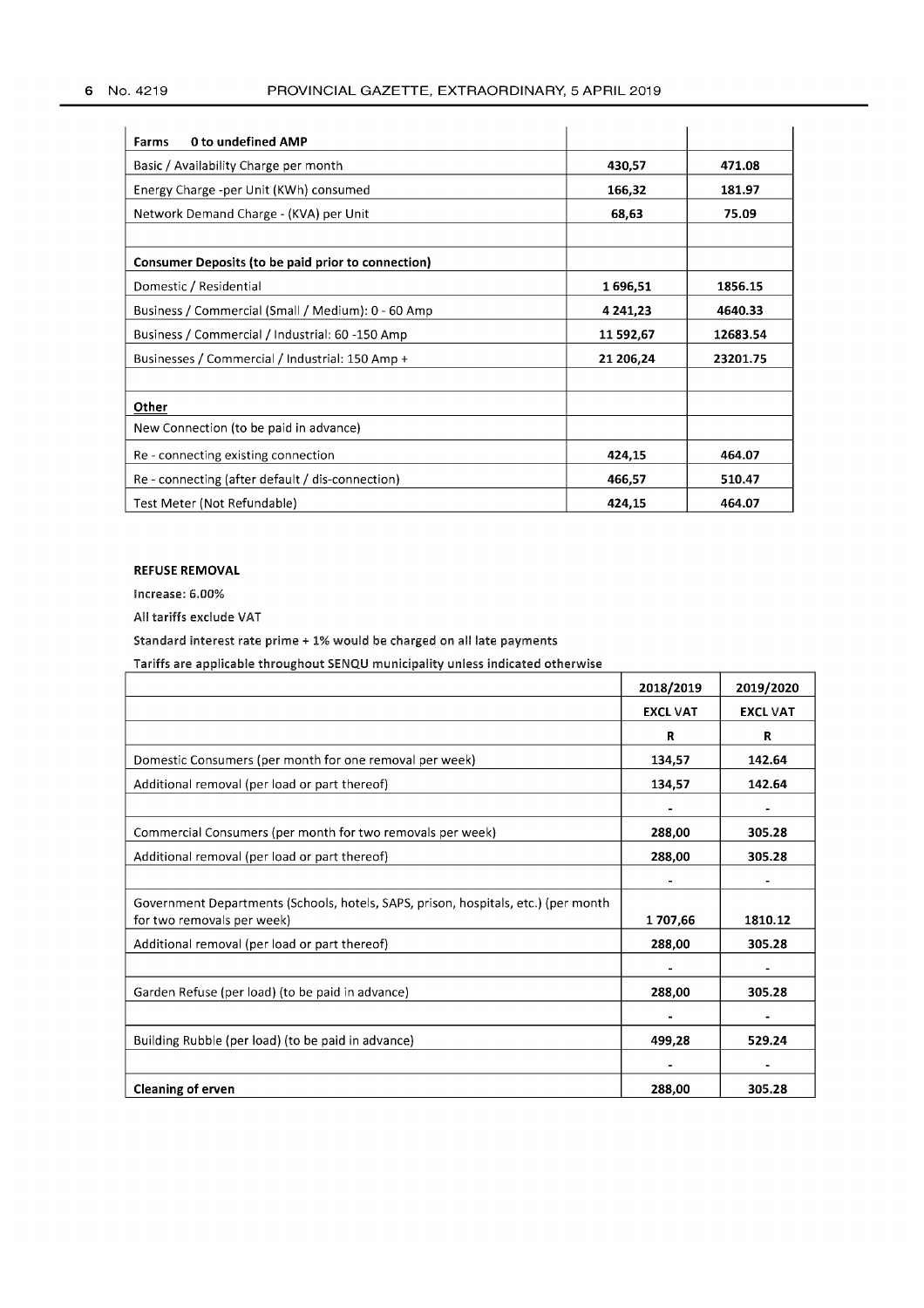## DEVELOPMENT AND TOWN PLANNING

 $\sqrt{ }$ 

| FEES FOR LAND USE APPLICATIONS SUBMITTED IN TERMS OF THE MUNICIPAL SPATIAL PLANNING AND LAND USE. |                                                                                                                                  |                 |                 |
|---------------------------------------------------------------------------------------------------|----------------------------------------------------------------------------------------------------------------------------------|-----------------|-----------------|
|                                                                                                   |                                                                                                                                  | <b>Excl VAT</b> | <b>Excl VAT</b> |
|                                                                                                   | <b>Building Plans</b>                                                                                                            | 2018/2019       | 2019/2020       |
|                                                                                                   | Application for approval of building plans (Per square meter) First 100 s/m                                                      | 13,45           | 14.25           |
| $100 + s/m$                                                                                       |                                                                                                                                  | 3,16            | 3.35            |
|                                                                                                   |                                                                                                                                  |                 |                 |
|                                                                                                   | <b>TYPE OF APPLICATION</b>                                                                                                       |                 |                 |
|                                                                                                   |                                                                                                                                  |                 |                 |
|                                                                                                   | Amendment of an application:<br>1.                                                                                               |                 |                 |
| (a)                                                                                               | If already approved by the Municipality                                                                                          |                 |                 |
|                                                                                                   |                                                                                                                                  |                 |                 |
|                                                                                                   |                                                                                                                                  |                 |                 |
| (b)                                                                                               | If not already approved by the Municipality                                                                                      |                 |                 |
| 2.                                                                                                | Phasing / cancellation of approved layout plan                                                                                   | 14 881,54       | 15774.44        |
| 3.                                                                                                | Rezoning:                                                                                                                        | $\blacksquare$  |                 |
| (a)                                                                                               | <b>Advertising Fees</b>                                                                                                          | 2612,39         | 2769.13         |
| (b)                                                                                               | Erven 0 - 2500 m2                                                                                                                | 2 091,60        | 2217.09         |
| (c)                                                                                               | Erven 2501 - 5000 m2                                                                                                             | 3 9 2 0 , 4 6   | 4155.68         |
| (a)                                                                                               | Erven 5001 - 10 000 m2                                                                                                           | 7842,78         | 8313.35         |
| (e)                                                                                               | Erven 1 ha - 5 ha                                                                                                                | 10 455,17       | 11082.48        |
| (f)                                                                                               | Erven over 5 ha                                                                                                                  | 13 069,43       | 13853.60        |
| 4.                                                                                                | Removal, amendment, suspension of a restrictive or obsolete condition,<br>servitude or reservation against the title of the land | 579,70          | 614.48          |
| 5.                                                                                                | Amendment or cancellation of a general plan of a township                                                                        | 1640,93         | 1739.38         |
| 6.                                                                                                | Subdivision of land:                                                                                                             |                 |                 |
| (a)                                                                                               | <b>Basic Fee</b>                                                                                                                 | 1429,62         | 1515.39         |
|                                                                                                   |                                                                                                                                  |                 |                 |
| (b)                                                                                               | Charge per subdivision (remainder considered a subdivision)                                                                      | 129,97          | 137.76          |
| (c)                                                                                               | Subdivisions into more than 80 erven (Township Establishment)                                                                    | 11826,82        | 12536.42        |
|                                                                                                   |                                                                                                                                  |                 |                 |
|                                                                                                   |                                                                                                                                  |                 |                 |
| 7.                                                                                                | Permanent closure of a public place Per closure                                                                                  | 496,49          | 526.27          |
| 8.                                                                                                | Development on communal land                                                                                                     | 4761,02         | 5046.68         |
|                                                                                                   |                                                                                                                                  |                 |                 |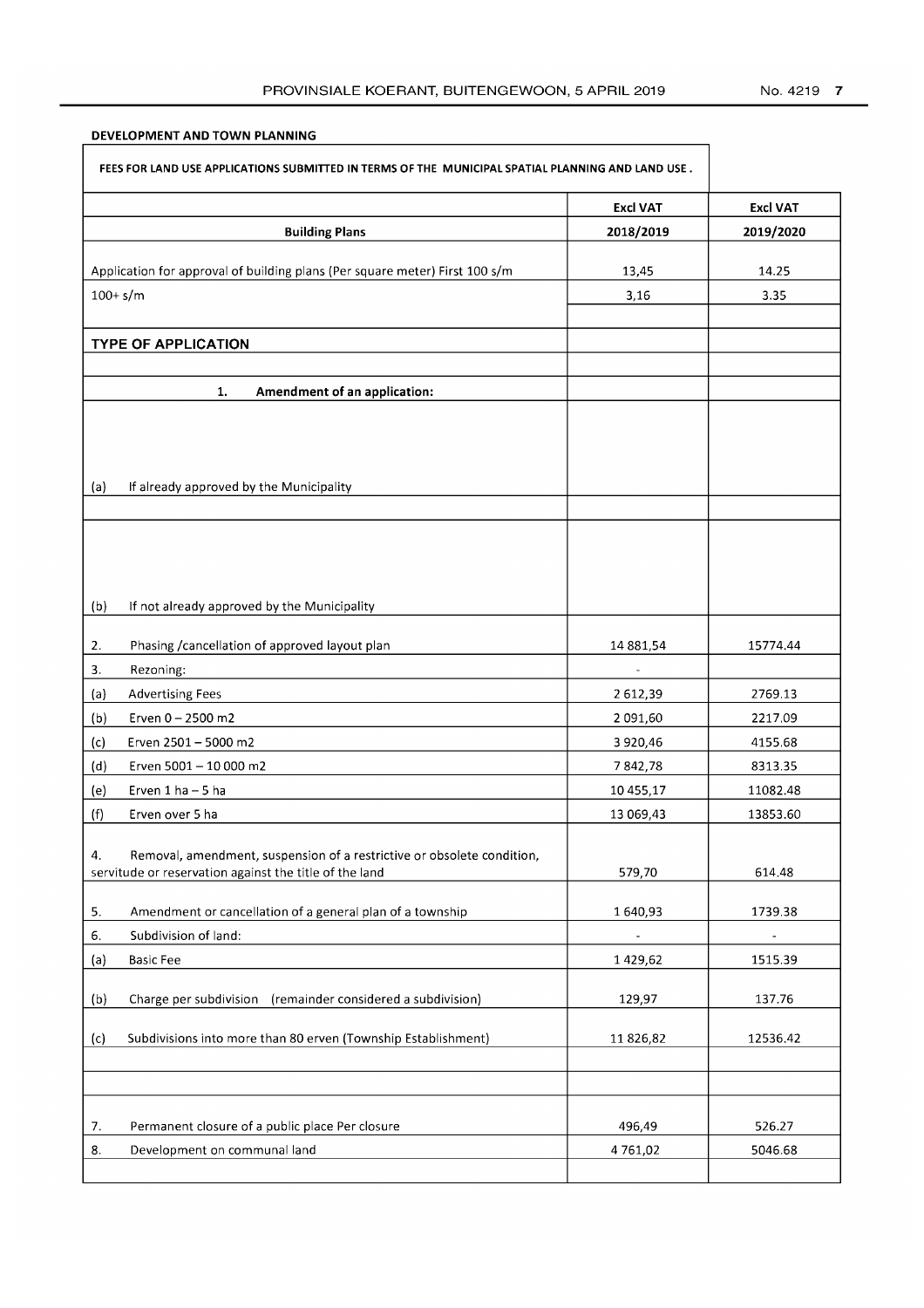| <b>CATEGORY 2 LAND USE APPLICATIONS</b>                                                                                                                      |                                    |                                    |
|--------------------------------------------------------------------------------------------------------------------------------------------------------------|------------------------------------|------------------------------------|
| 1 <sub>1</sub><br>Subdivision of land provided for in land use scheme or town planning                                                                       |                                    |                                    |
| scheme                                                                                                                                                       | 1 371,07                           | 1453.33                            |
| $\overline{2}$<br>Subdivision of land                                                                                                                        | 1 371,07                           | 1453.33                            |
| 3.<br>Consent use                                                                                                                                            | 1 371,07                           | 1453.33                            |
| 4.<br>Consolidation                                                                                                                                          | 1371,07                            | 1453.33                            |
| The removal, amendment or suspension of a restrictive title condition<br>5.<br>relating to the density of residential development                            | 579,70                             | 614.48                             |
| 6.<br>Relaxation of building lines                                                                                                                           | 430,10                             | 455.91                             |
| 7.<br>Rezoning                                                                                                                                               | 1 371,07                           | 1453.33                            |
|                                                                                                                                                              |                                    |                                    |
| 6.<br>Departures                                                                                                                                             |                                    |                                    |
|                                                                                                                                                              |                                    |                                    |
| (a) Advertising fee for departures                                                                                                                           |                                    |                                    |
|                                                                                                                                                              | 2564,71                            | 2718.59                            |
| (b) Erven smaller than 500 m2                                                                                                                                |                                    |                                    |
| (c) Erven 500 - 750 m2                                                                                                                                       | 430,10                             | 455.91                             |
|                                                                                                                                                              | 834,02                             | 884.06                             |
| (d) Erven larger than 750 m2                                                                                                                                 | 1 496,00                           | 1585.76                            |
| Occasional use: other rights<br>z7.                                                                                                                          | 719,95                             | 763.15                             |
| 8.<br>Material amendments to original application prior to approval/refusal                                                                                  | 50% of original<br>application fee | 50% of original<br>application fee |
| <b>MISCELLANEOUS FEES</b>                                                                                                                                    |                                    |                                    |
| Extension of validity period of approval<br>1.                                                                                                               | 1 107,98                           | 1174.45                            |
| 2.<br>Certificates:                                                                                                                                          |                                    |                                    |
| (a) Zoning certificate Per certificate                                                                                                                       | 109,89                             | 116.48                             |
| (b) Any other certificate Per certificate; eg Occupation certificate                                                                                         | 109,89                             | 116.48                             |
| 3.<br>Reason for decision of municipal planning tribunal, land development<br>officer or appeal authority                                                    |                                    |                                    |
|                                                                                                                                                              | 1654,02                            | 1753.26                            |
| Re-issuing of any notice of approval of any application<br>4.                                                                                                | 240,30                             | 254.71                             |
| 5.<br>Deed search and copy of the title deed                                                                                                                 | 152,41                             | 161.55                             |
| Public Notice:<br>6.                                                                                                                                         |                                    |                                    |
| Public Notice and advertisements in the legal section of the paper<br>(a)                                                                                    | 1489,46                            | 1578.82                            |
| Public Notice and advertisements in the body of the paper<br>(b)                                                                                             | 2681,58                            | 2842.47                            |
|                                                                                                                                                              |                                    |                                    |
|                                                                                                                                                              |                                    |                                    |
| Way leave application (application to determine where the Council's<br>7.<br>services are located or a specific area where new services are to be installed) |                                    |                                    |
|                                                                                                                                                              | 2 3 4 5 , 9 2                      | 2486.67                            |